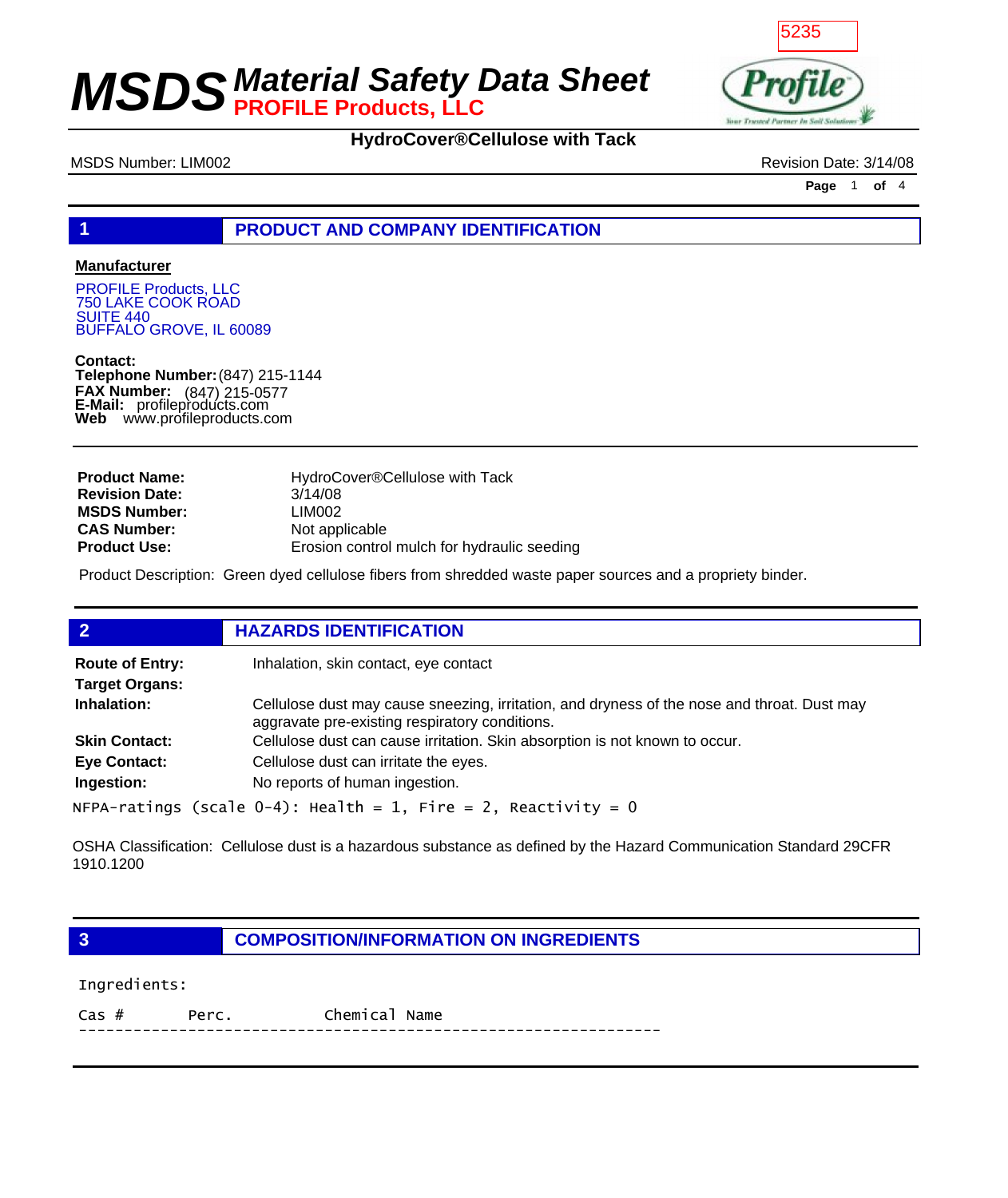

### **HydroCover®Cellulose with Tack**

MSDS Number: LIM002 Revision Date: 3/14/08

**Page** 2 **of** 4

| 4                    | <b>FIRST AID MEASURES</b>                                                                                                              |
|----------------------|----------------------------------------------------------------------------------------------------------------------------------------|
| Inhalation:          | Usually not a problem. Remove to fresh air if respiratory irritation develops, and get medical aid<br>promptly if irritation persists. |
| <b>Skin Contact:</b> | Usually not a problem. Wash off with running water if irritation is experienced.                                                       |
| <b>Eye Contact:</b>  | Open eyelids and flush with water.                                                                                                     |
| Ingestion:           | Get medical attention.                                                                                                                 |
|                      |                                                                                                                                        |

**5 FIRE FIGHTING MEASURES**

| <b>Flash Point:</b>                                            | Not applicable                          |  |
|----------------------------------------------------------------|-----------------------------------------|--|
| <b>Flash Point Method:</b><br><b>Autoignition Temperature:</b> | Not applicable<br>200-206°C (400-500°F) |  |
| <b>Flammability Classification:</b>                            | Combustible product                     |  |

Conditions to avoid: In contact with flames or hot surfaces

Flammable- Extinguish with water;same as a wood fire

### **6 ACCIDENTAL RELEASE MEASURES**

Scoop up product. Wear goggles and respirator if dust is produced in unventilated areas. Wet product will be slippery.

### *HANDLING AND STORAGE* Clean up areas where dust settles. Minimize blowdown or other practices that generate high airborne dust concentrations. **Handling Precautions: Storage Requirements:** Store in a cool, dry place. Keep away from sources of ignition. **8 EXPOSURE CONTROLS/PERSONAL PROTECTION**

| <b>Engineering Controls:</b> | None required for outdoor mixing and application. Use dust collection system for<br>indoor handling operations.                                                                                                                                                                                                                                                                                                                                                                                                                                                         |
|------------------------------|-------------------------------------------------------------------------------------------------------------------------------------------------------------------------------------------------------------------------------------------------------------------------------------------------------------------------------------------------------------------------------------------------------------------------------------------------------------------------------------------------------------------------------------------------------------------------|
| <b>Protective Equipment:</b> | Eye Protection: Wear goggles when emptying bags and during other operations where<br>there is a risk of dust entering the eyes.<br>Gloves: Leather, plastic or rubber gloves could be worn to minimize skin irritation.<br>Respirators: When handling methods generate dust at concentrations that exceed<br>occupational exposure limits, wear a NIOSH approved respirator. A fabric respirator or<br>a facepiece respirator with dust cartridges will generally provideadequate protection.<br>Footwear: The product is slippery when wet. Wear appropriate footwear. |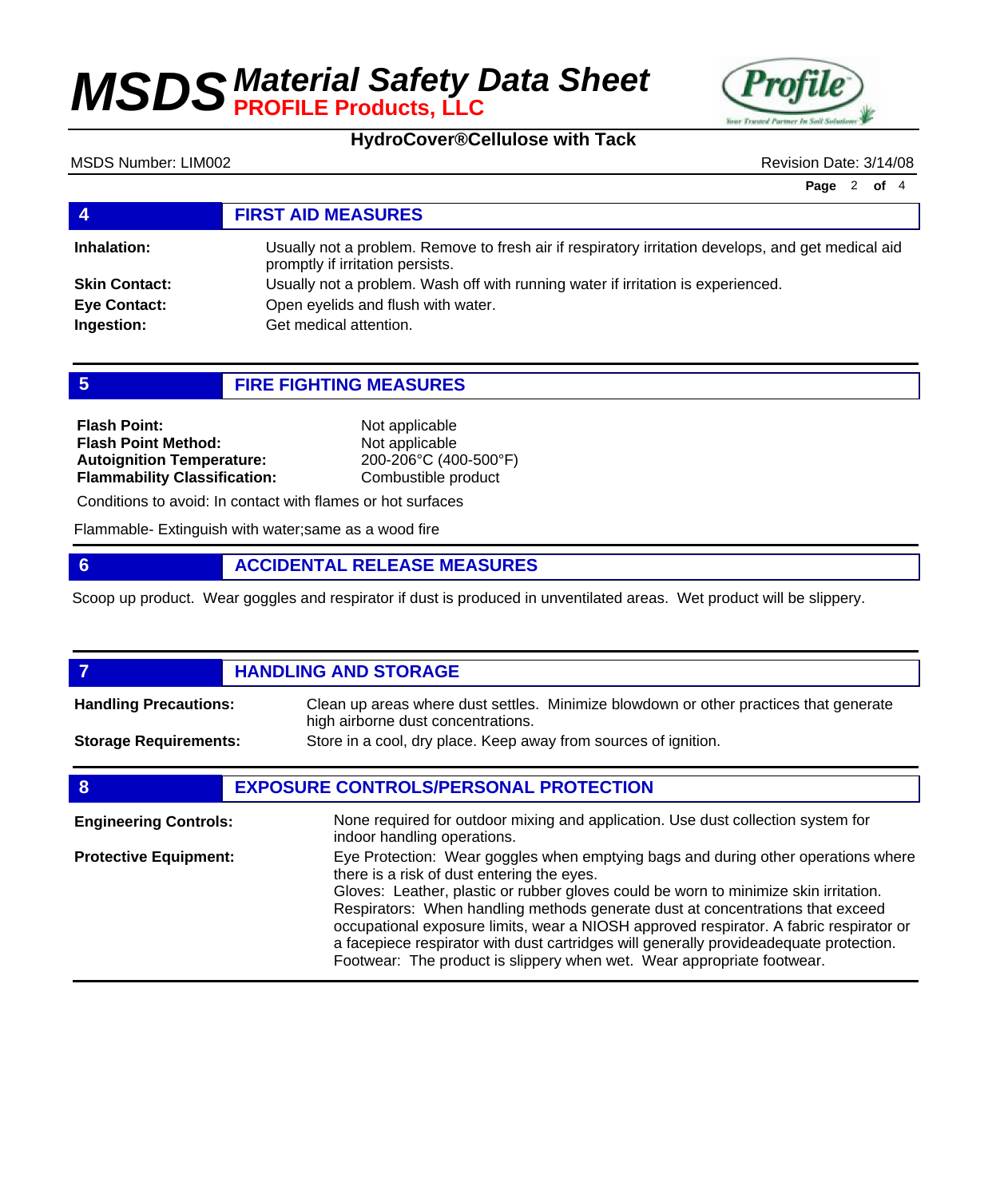**Jour Trusted Part** 

**HydroCover®Cellulose with Tack**

#### MSDS Number: LIM002 Revision Date: 3/14/08

**Page** 3 **of** 4

### **9 PHYSICAL AND CHEMICAL PROPERTIES**

| Appearance:            | Dyed, green paper fibers - Shredded waste paper |                              |                    |
|------------------------|-------------------------------------------------|------------------------------|--------------------|
| <b>Physical State:</b> | Cellulose Fibers                                | <b>Boiling Point:</b>        |                    |
| Odor:                  | Mild wood odor                                  | <b>Freezing/Melting Pt.:</b> |                    |
| pH:                    |                                                 | Solubility:                  |                    |
| <b>Vapor Pressure:</b> | N/A                                             | <b>Spec Grav./Density:</b>   | lighter than water |
| <b>Vapor Density:</b>  |                                                 |                              |                    |

| 10 <sub>1</sub>                          | <b>STABILITY AND REACTIVITY</b>                                                                                              |  |
|------------------------------------------|------------------------------------------------------------------------------------------------------------------------------|--|
| <b>Stability:</b>                        | Stable product                                                                                                               |  |
| Conditions to avoid:                     | Contact with strong acids and oxidizers may generate heat. Product may ignite<br>at temperatures in excess of 200°C (400°F). |  |
| Materials to avoid (incompatability):    | Strong acids and oxidizers                                                                                                   |  |
| <b>Hazardous Decomposition products:</b> |                                                                                                                              |  |
| <b>Hazardous Polymerization:</b>         | Will not occur.                                                                                                              |  |

**11 TOXICOLOGICAL INFORMATION**

#### EFFECTS OF CHRONIC EXPOSURE:

Inhalation: Frequent and repeated exposure to wood dust is associated with an increased risk of developing nasal cancer. Skin Contact: Although rare, wood dust may cause dermatitis in sensitized people.

Particulates Not Otherwise

Regulated (PNOR): OSHA: PEL-TWA 15 mg/m<sup>3</sup> (Total Dust); 5 mg/m³ (Respirable fraction)

Irritancy: Cellulose could be a mild irritant. Sensitization: Some cellulose dusts may cause allergic skin reactions.

**12 ECOLOGICAL INFORMATION** 

### **13 DISPOSAL CONSIDERATIONS**

Normally can be disposed of as a wood residue. Ensure disposal is in compliance with local, provincial (state), and federal regulations.